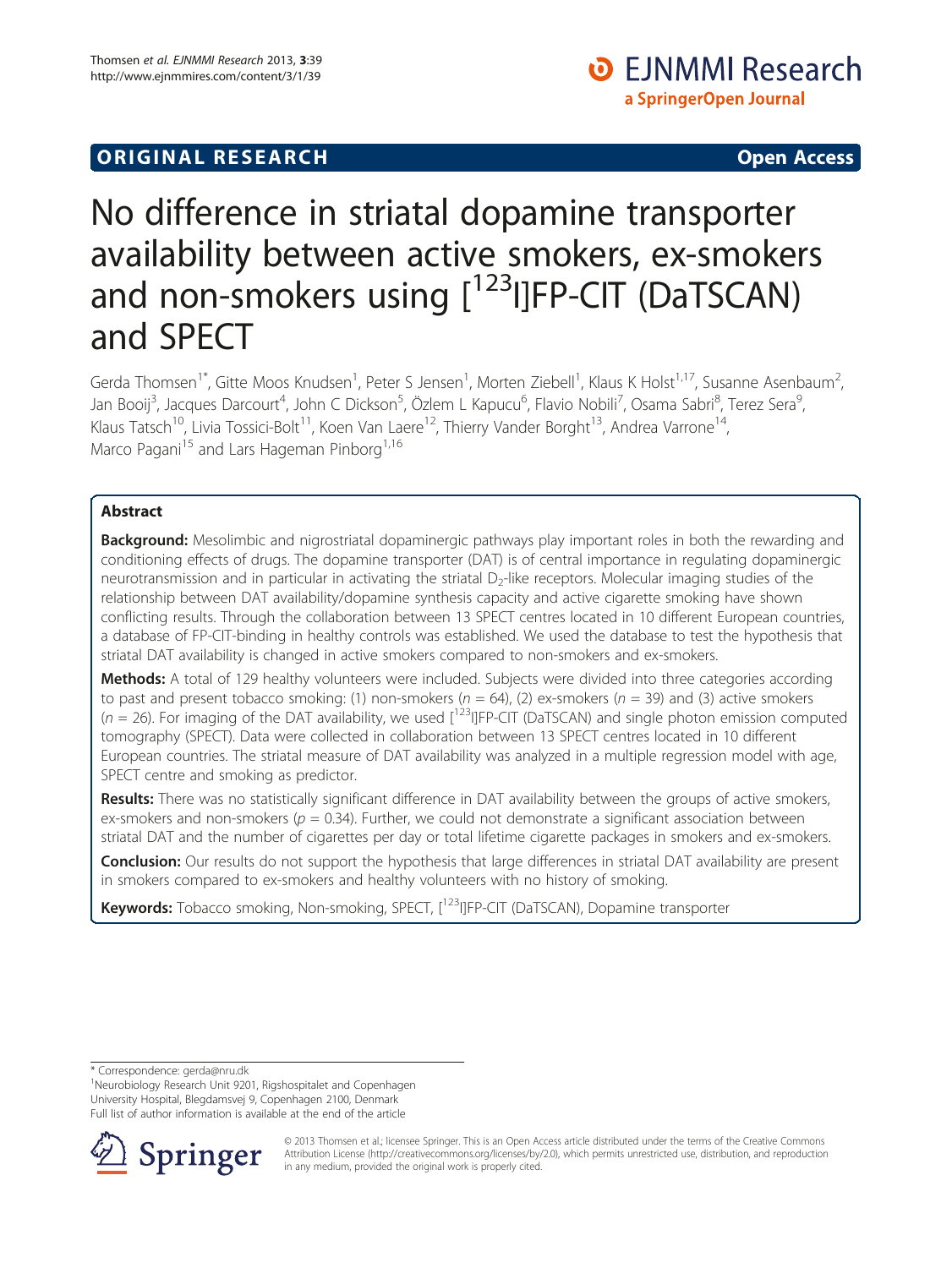## Background

The behavioural and neurobiological effects of smoking are similar to those of other addictive substances [\[1](#page-5-0)], and several studies have demonstrated the involvement of the mesolimbic dopaminergic system in mediating the response to cigarette smoking or nicotine intake. Nicotine-induced dopamine release has been demonstrated in rodents [[2-4\]](#page-5-0) and non-human primates [\[5](#page-5-0)[-8](#page-6-0)]. These findings have been indirectly supported by several positron emission tomography (PET) studies where decreases of  $\binom{11}{c}$  raclopride binding (thought to reflect increases in the extracellular concentration of dopamine) in the ventral striatum/nucleus accumbens following smoking [\[6,9-12](#page-6-0)] or nicotine intake [\[13\]](#page-6-0) were observed. PET-studies, using radiopharmaceuticals for the dopamine  $D<sub>2/3</sub>$  receptors, have demonstrated significant associations between dopamine release and reduction in craving [[9,10](#page-6-0)], enhancement of pleasure [\[14,15\]](#page-6-0) and the severity of nicotine dependence [\[12\]](#page-6-0). However, the reduction in  $D_2/3$ binding upon smoking compared to the baseline condition is modest (5% to 10%) in these studies compared to that following cocaine (20% to 30%) [\[16](#page-6-0)] and amphetamine [[17](#page-6-0)-[19\]](#page-6-0). Such an effect of 5% to 10% is similar to the testretest variability of molecular imaging techniques using PET and SPECT [\[20-22\]](#page-6-0) and may be difficult to demonstrate in PET and SPECT studies using small data samples. This may explain the failure of some PET studies to demonstrate changes in  $\int_1^{11}$ C raclopride binding upon nicotine administration [\[14,15](#page-6-0)]. Dopamine release in the ventral striatum/nucleus accumbens has been demonstrated to be directly mediated through the binding of nicotine to α4β2 nAChRs leading to an increase in firing rate in dopamine neurons of the ventral tegmental area [\[23,24](#page-6-0)]. Previous human imaging studies do not provide strong support for the idea that postsynaptic dopamine  $D_2/3$  receptor availability is affected by chronic exposure to cigarette smoke. A reduced dopamine  $D_2/a$  receptor availability was demonstrated in the putamen in men [\[25\]](#page-6-0), but not in woman [\[26\]](#page-6-0). Two SPECT studies failed to demonstrate changes in striatal dopamine  $D_2/3$  receptor availability in smokers compared to non-smokers [\[27,28](#page-6-0)].

The dopamine transporter (DAT) provides the primary mechanism through which dopamine is cleared from the extracellular fluid after its release from the presynaptic cell. However, only few studies have addressed the effect of chronic dosing of nicotine on the DAT [[29\]](#page-6-0). Nicotine is not a competitor nor a substrate for DAT [[30\]](#page-6-0), and it does not bind to a site on the DAT protein [[31](#page-6-0)]. Nicotine appears to induce changes in DAT function by indirect mechanisms which include both augmentation (enhancing amphetamine-induced reverse transport of dopamine by DAT) and reduction (increase in cell surface DAT expression) of dopaminergic neurotransmission [[32](#page-6-0)]. Human imaging studies of DAT availability in relation to chronic tobacco smoking are sparse and have generated conflicting results [\[28,33\]](#page-6-0) possibly related to methodological problems including the choice of radioligand and sample size. We studied the DAT availability using  $[123]$ FP-CIT-SPECT in a group of 26 active smokers, 39 ex-smokers and 64 subjects with no history of smoking. We tested the hypothesis that DAT availability is changed in active smokers compared to ex-smokers and subjects with no history of tobacco smoking. Understanding the mechanisms underlying the neurobiological effects of nicotine on the regulation of DAT may have the potential to translate into new and possibly individualized treatment strategies.

## Methods

## Participants

The European Normal Control Database of DaTSCAN (ENCDAT) study is an initiative taken by the Neuroimaging Committee of the European Association of Nuclear Medicine (EANM). The database was established through the collaboration between 13 SPECT centres located in 10 different European countries. The centres were selected by EANM based on their involvement in SPECT imaging of the dopaminergic system and their high level of experience and quality of brain SPECT imaging. The protocol was approved by the medical ethical committees of all participating centers and was performed in accordance with the ethical standards of the Declaration of Helsinki. All subjects gave written informed consent to participate in the study.

In this study, 129 of the available ENCDAT healthy volunteers (all Caucasian) were included. Twelve healthy volunteers had to be excluded because no imaging data for the scatter windows data were available, and ten healthy volunteers (ex-smokers) had to be excluded because of lifetime usage of less than 60 packages of cigarettes. Our sample had a balanced male-to-female ratio (70 males and 59 females), and the age range was 20 to 83 years (>20 per decade, expected for ages between 80 to 90 years). The distribution between the participating centres was as follows: Amsterdam ( $n = 9$ ), Ankara (*n* = 10), Copenhagen (*n* = 13), Genoa (*n* = 14), Leipzig ( $n = 13$ ), Leuven ( $n = 16$ ), London ( $n = 10$ ), Munich ( $n = 11$ ), Nice ( $n = 4$ ), Southampton ( $n = 3$ ), Stockholm ( $n = 13$ ) and Yvoir ( $n = 13$ ).

Inclusion criteria were the following:

- No history of parkinsonism in first-degree relatives
- No medication known to affect DAT binding
- Absence of psychiatric symptoms as evaluated by the following: Symptom Checklist-90-R score < 63, Beck Depression Inventory score  $\leq$  9 and Mini-Mental State Examination  $\geq 28$
- Negative urine screening for drugs (ten drugs)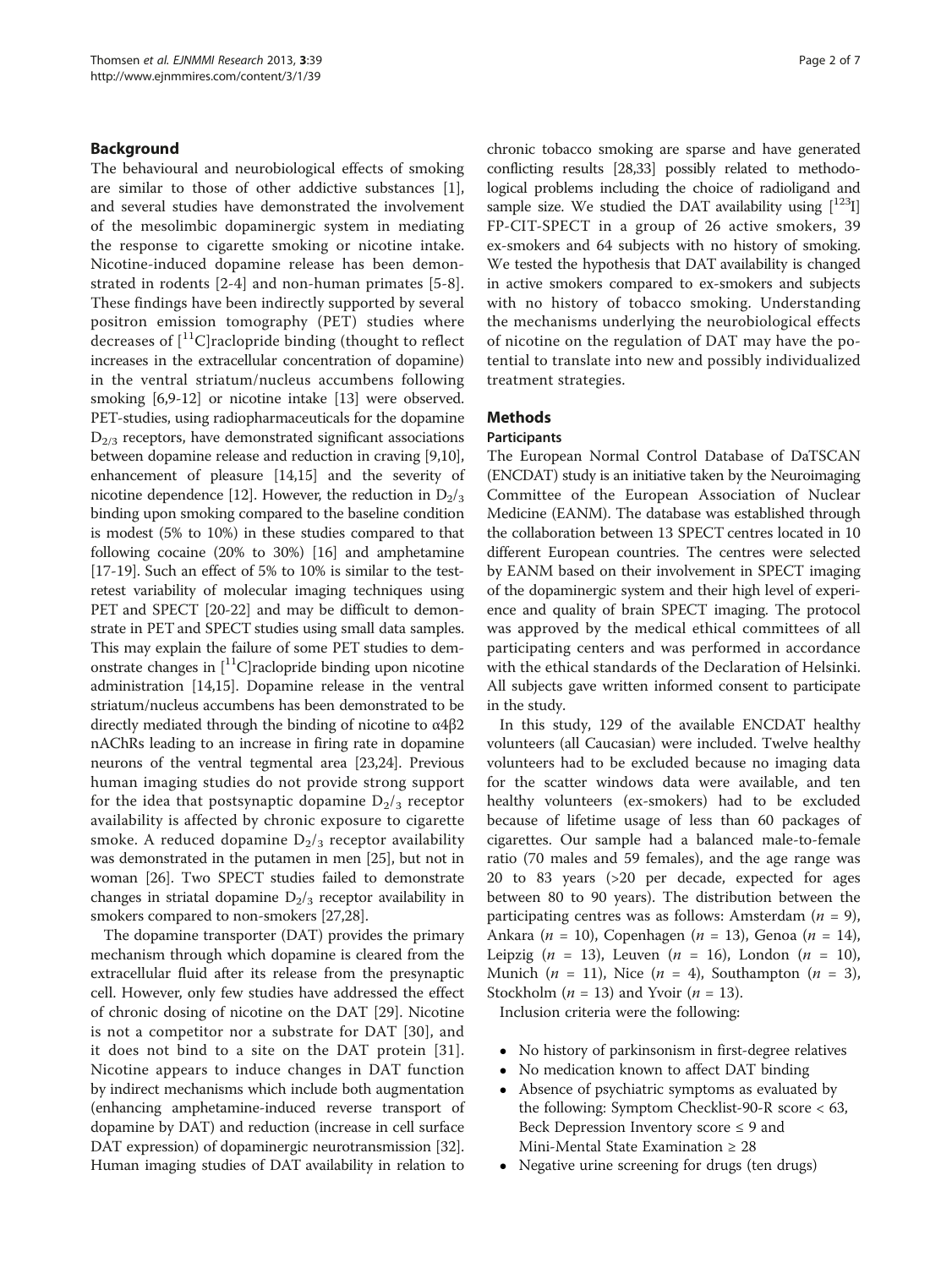- <span id="page-2-0"></span>■ Body temperature  $\leq 38.5^{\circ}$ C on the day of scanning
- Negative pregnancy test in premenopausal females

## Smoking data

All subjects were interviewed about tobacco smoking habits (as part of the inclusion criteria) and were quantified through The Copenhagen Smoking Questionnaire [\[34](#page-6-0)]. Data regarding the time of the last cigarette before scanning was not available. Subjects were divided into three categories according to past and present tobacco smoking habits: (1) non-smokers ( $n = 64$ ), (2) ex-smokers (more than 60 total numbers of packages in lifetime,  $n = 39$ ) and (3) active smokers (1 to 30 cigarettes per day,  $n = 26$ ), as shown in Table 1. Ten of the active smokers used more than 15 cigarettes per day. For smokers, the cigarette use per day was registered, and for all smokers (active smokers and ex-smokers), the total number of packages in lifetime was registered.

## Data acquisition and reconstruction

Data acquisition was performed according to the ENCDAT protocol (EANM Research Ltd. (EARL)/ European Network of Excellence for Brain Imaging) using the scanners and collimators specified in the ENCDAT protocol. All camera systems had passed elaborate quality control and phantom measurements [\[35](#page-6-0)]. SPECT acquisition was started 3 to 4 h after an average intravenous bolus of 180.5 MBq (range 152 to 215 MBq) of  $[123]$ FP-CIT (GE Healthcare, Amersham, UK). Image reconstruction was carried out at a core centre using the HERMES HOSEM software (HERMES Medical Solutions, Stockholm, Sweden), using iterative reconstruction with 10 subsets and 10 iterations for 120 projections and 8 subsets and 12 iterations for 128 projections to give a similar number of EM equivalent iterations [\[36\]](#page-6-0). Reconstructions were performed with attenuation and scatter corrections using the triple-energy window method. After reconstruction, images were smoothed on the HERMES workstation with a 3D Butterworth filter (cut-off  $1.2 \text{ cm}^{-1}$ , order 10).

#### ROI delineation and SBR calculation

We used the ratio of specifically bound radioligand to that of nondisplaceable radioligand in tissue (specific binding ratio (SBR)) calculated between 3 and 4 h after tracer injection as a measure of the DAT availability [\[37\]](#page-6-0). Regions of interest (ROIs) were delineated, and SBR was calculated using *DATquan* (Figure [1](#page-3-0)) [[38](#page-6-0)]. DATquan offers a fast, accurate, and highly reproducible method for semi-automatic VOI delineation using a template-based approach.

## Results

For the study of the association between DAT measurements and smoking habits, we used *a priori* a linear model where we adjusted for age, which has previously been identified as an important confounder. Data were collected from several different centers, and to account for potential cluster effects, we therefore used a random intercept model.

In general, similar results were obtained from a more parsimonious model for the clustering based on marginal models with robust standard errors (i.e., a generalized estimating equation framework). Here, we only report results (maximum likelihood estimates) from the random intercept model.

Variance homogeneity of residuals across the different centers was tested using a likelihood ratio test which indicated that this assumption was reasonable ( $p = 0.77$ ). In all cases, residual analysis revealed that a log transformation of the DAT measurements was favorable (all results based on the log transformation and hence parameters can be interpreted as log relative differences). However, quite similar conclusions were reached based on modeling of the data on their original scale. Linearity of the continuous predictor age was assessed using a linear mixed additive model and by inclusion of polynomial terms in the model. R version 2.15 was used for all analyses [\[39](#page-6-0)], [http://www.R-project.org/\)](http://www.r-project.org/).

Active smoking was not associated with any statistically significant effects on the striatal DAT availability compared to non-smokers (7.7% lower DAT availability, 95% confidence limits (−17.3%, 3.0%), p = 0.15); the same was true for DAT availability in caudate nucleus (95% confidence limits (-16.7%, 3.2%),  $p = 0.17$ ) and putamen (95% confidence limits (−17.5%, 3.9%),  $p = 0.19$ ). There was no statistically significant difference in DAT availability between the groups of active smokers, ex-smokers and non-smokers ( $p = 0.34$ ) as seen in Figure [2](#page-3-0).

There was a clear effect of age on DAT availability with an age decline in striatum equal to 4.6% per decade (95% confidence limits (−6.9%, −2.2%)), in line with a previous study [\[40\]](#page-6-0). The estimated residual standard deviation within clusters was 0.228, and the standard deviation of the random intercept (between clusters) was 0.115.

Table 1 Age and smoking habits for 129 healthy volunteers

|                | <b>Number</b> | Mean age $\pm$ SD<br>(range) in years | Current average number of<br>cigarettes per day $\pm$ SD (range) | Total number of packages<br>in lifetime mean (range) |
|----------------|---------------|---------------------------------------|------------------------------------------------------------------|------------------------------------------------------|
| Non-smokers    | 64 (34 males) | $51.7 \pm 18.5$ (20 to 81)            |                                                                  |                                                      |
| Ex-smokers     | 39 (21 males) | $59.2 \pm 15.4$ (25 to 83)            |                                                                  | 4,497 (66 to 28,220)                                 |
| Active smokers | 26 (15 males) | $47.2 \pm 19.4$ (21 to 79)            | $11.2 \pm 8.6$ (1 to 30)                                         | 5,991 (60 to 24,630)                                 |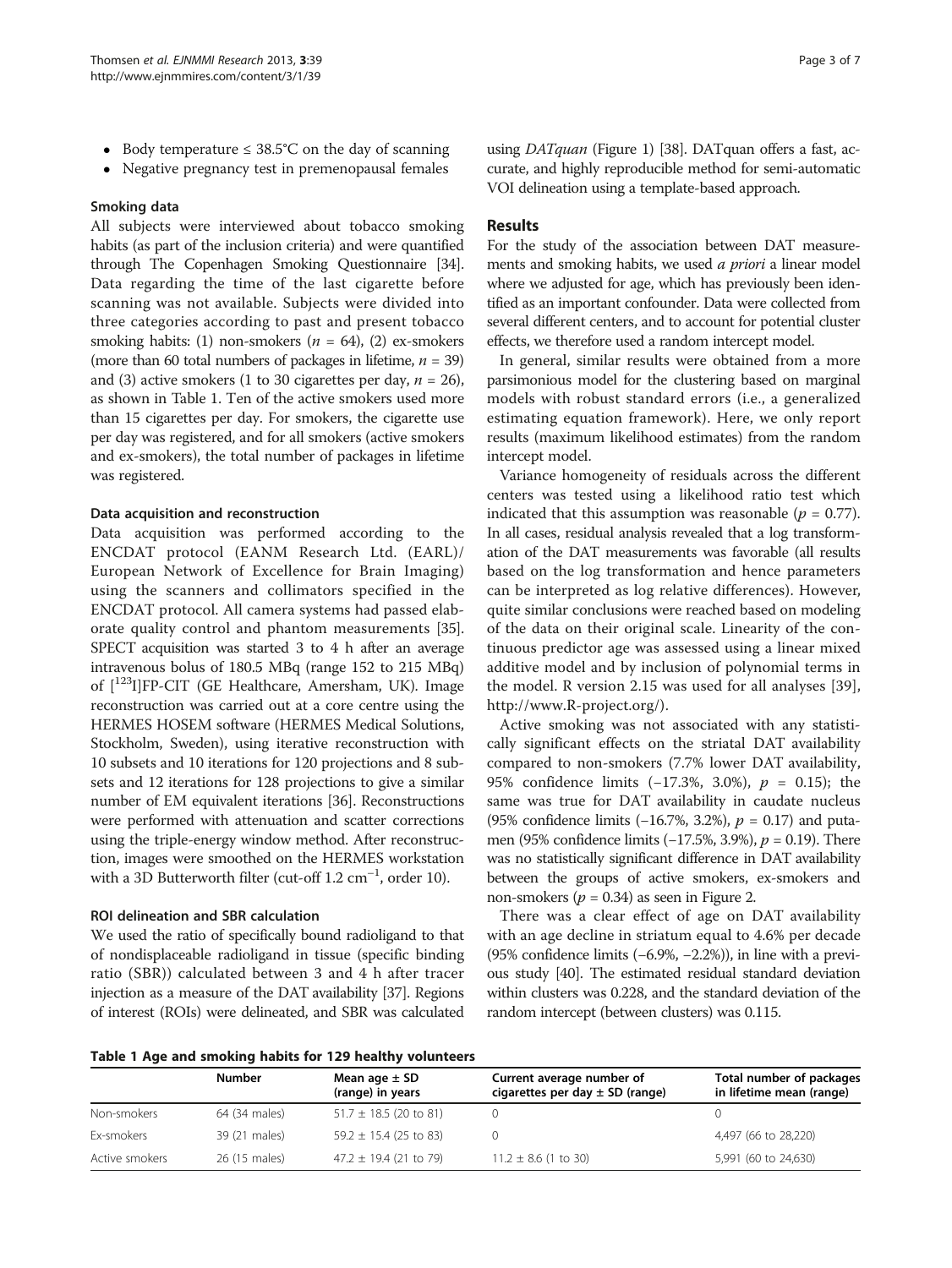<span id="page-3-0"></span>

(left) and striatal (right) ROIs.

As seen in Figure [3](#page-4-0), there was no statistically significant association between striatal DAT availability and numbers of cigarettes per day (in smokers) with an estimated 5.6% decrease in DAT availability per ten cigarettes per day ( $(-12.6\%, 1.3\%)$ ,  $p = 0.114$ ); furthermore, we found no negative correlation between total cigarette packages in lifetimes and striatal DAT availability (0.6% decrease in DAT availability per 1,000 packages, 95% confidence limits  $(1.4\%, 0.3\%), p = 0.20$  in caudate nucleus  $(p = 0.21)$  and putamen ( $p = 0.19$ ). There was no statistically significant

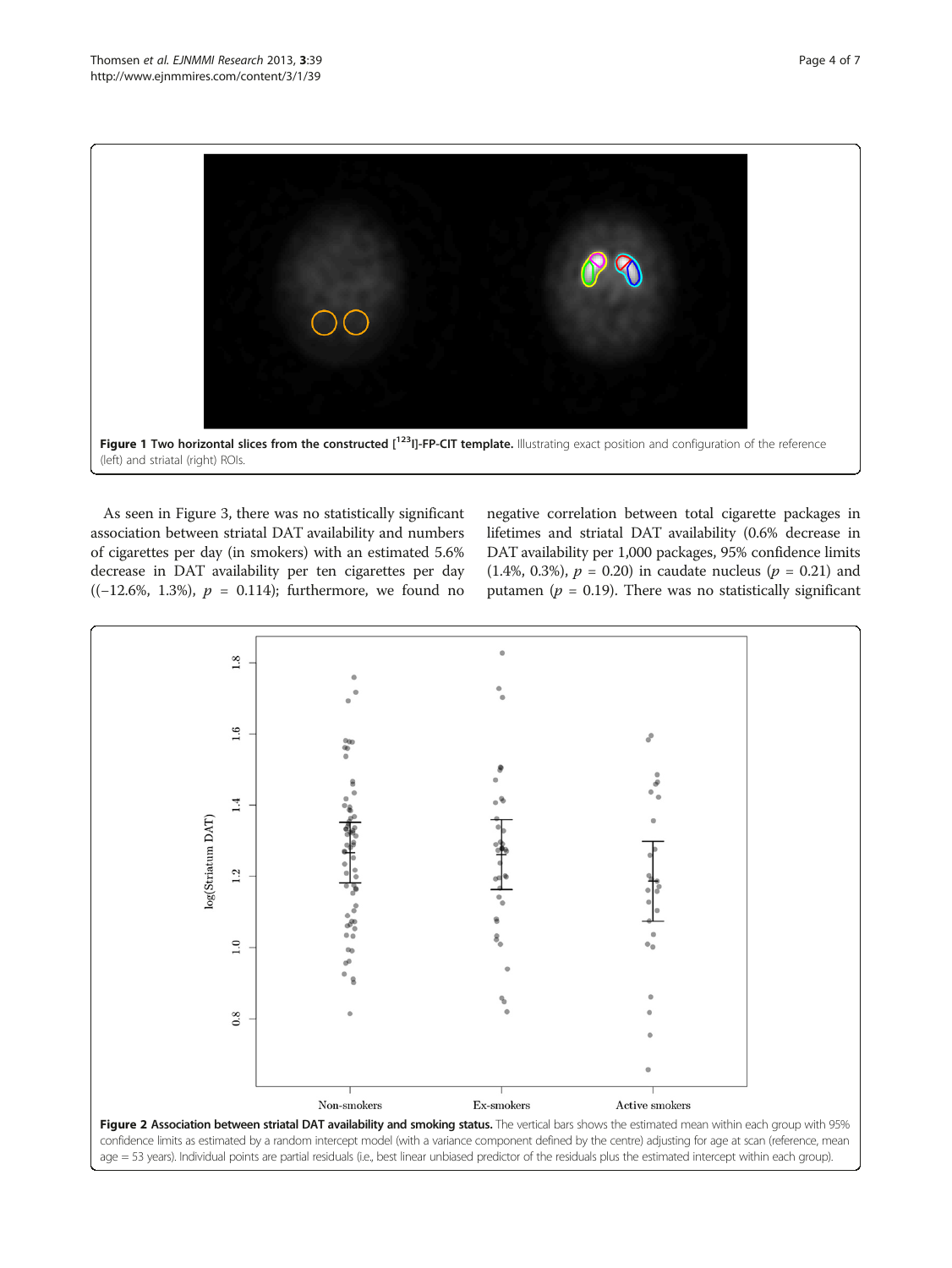difference in striatal DAT availability ( $p = 0.906$ ) in exsmokers compared to non-smokers and in ex-smokers compared to active smokers ( $p = 0.152$ ).

## **Discussion**

In this large sample, we did not observe any statistically significant effect of tobacco smoking on striatal DAT availability as measured with  $[{}^{123}I]FP-CIT SPECT$  in active smokers ( $n = 26$ ) and ex-smokers ( $n = 39$ ) compared to non-smokers ( $n = 64$ ). In addition, a statistically significant association between striatal DAT availability and numbers of cigarettes per day or total cigarette packages in lifetimes was not found. Our results in active smokers compared to ex-smokers do not support the idea of changed striatal DAT availability upon daily nicotine administration. However, the possible acute effect of smoking on striatal DAT availability still needs to be explored.

This study is in line with the results of Staley et al. which did not demonstrate changes in striatal  $[$ <sup>123</sup>I] $\beta$ -CIT binding in 21 smokers compared to 21 non-smokers [[41](#page-6-0)].  $[123]$ β-CIT binds to both the striatal DAT and the serotonin transporter (SERT), and the non-selectivity of this tracer hampers the conclusions to be drawn from this study on the relative role of DAT compared to SERT in smoking. A recent study by Erritzoe et al. also failed to demonstrate significant differences in the binding of the PET tracer  $[$ <sup>11</sup>C $]$ DASB to SERT in smokers compared to non-smokers [[34\]](#page-6-0). Our study does not replicate the findings of a decreased striatal DAT availability in smokers [[28,33](#page-6-0)] using  $[{}^{99m}Tc]$ TRODAT-1 SPECT. We believe that the discrepancies between the findings in the two  $[<sup>99m</sup>Tc]TRODAT-1$ SPECT studies and the results of our study and the study of Staley et al. [[41](#page-6-0)] are related to the sample size (8 and 11 active smokers were included in the  $[<sup>99m</sup>Tc]$ TRODAT-1 SPECT studies) and possibly the imaging properties of  $[{}^{99m}Tc]TRODAT-1$  related to a small ratio between binding of tracer in striatum compared to the reference region leading to data being more susceptible to noise. In a  $[$ <sup>18</sup>F]fluorodopa PET of the striatal presynaptic dopamine activity in active smokers ( $n = 9$ ) compared to non-smokers ( $n = 10$ ), a significantly higher uptake of striatal  $[{}^{18}F]$ fluorodopa was demonstrated in smokers compared to non-smokers [\[42\]](#page-6-0). A higher uptake of [ 18F]fluorodopa is generally interpreted as a result of an increased dopamine synthesis capacity. However, a

<span id="page-4-0"></span>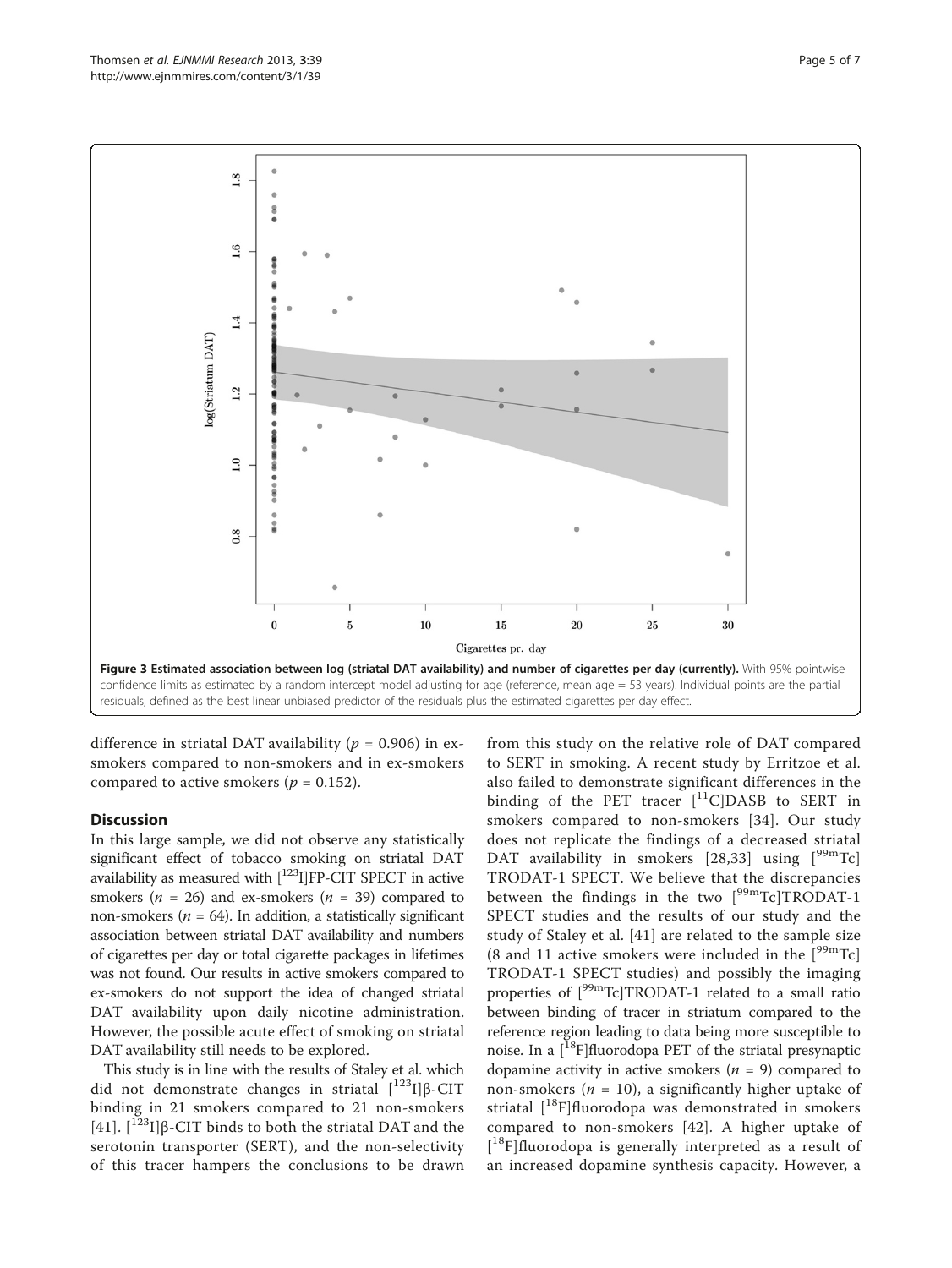<span id="page-5-0"></span>higher uptake of  $\int_{0}^{18}F\left| \frac{f}{f}\right| \frac{f}{f}$  may be tracing several independent processes including BBB transport, competition with other amino acids for transport, uptake into neurons, decarboxylation to fluorodopamine and trapping within neuronal vesicles [\[43](#page-6-0)]. Thus, in addition to the small sample of active smokers in the  $[{}^{18}F]$ fluorodopa PET study, the outcome parameter is not directly comparable to studies using radiotracers binding to the DAT.

This study has some limitations. (1) As seen in Table [1](#page-2-0), the numbers of cigarettes smoked per day range from 1 to 30 cigarettes, and 10 of the subjects smoked more than 15 cigarettes per day. Thus, the group of heavy smokers is small. However, the DAT availability in the group smoking more than 15 cigarettes a day was not significantly different from ex-smokers and non-smokers. Furthermore, a statistical significant association between cigarettes smoked per day and DAT availability was not demonstrated (Figure [3\)](#page-4-0), and according to our data, we would expect a very small decrease in striatal DAT of 0.6% if an individual consumed an additional 1,000 packages. (2) We did not control for passive smoking. However, based upon our dose–response data, we find it unlikely that passive smoking results in detectable changes in DAT availability in any of the three groups. (3) Though our data sample is larger than the previous studies on DAT availability in smoking, the study is still underpowered to detect subtle changes in DAT availability related to its variation between subjects and a  $\left[ {}^{123}I\right]$ FP-CIT SPECT test-retest variability of approximately 10%. Though not statistically significant, a trend toward a decrease in DAT availability (5.6% decrease in DAT availability per ten cigarettes per day,  $p = 0.114$ ) was found. Our study may be underpowered to demonstrate a small effect. (4) In this multi-centre study, information regarding time of last cigarette smoked before injection of the radiotracer and information regarding nicotine dependence, smoking urges and passive smoking was not available. Future studies must address the acute effects of cigarette smoking and thus explain whether DAT binding predisposes to current smoking or whether current smoking influences DAT binding. In contrast to the current study using cross-sectional design, future studies could benefit from a longitudinal design testing DAT availability in patients before and after smoking cessation.

## Conclusion

No statistically significant effect of chronic tobacco smoking on striatal DAT availability or changes in DAT availability in previous smokers compared to subjects with no history of smoking was seen with  $\rm [^{123}I]FP-CIT$ SPECT. With the limitations underlined in the discussion, our data do not suggest that changes in the dopaminergic system resulting from smoking and/or nicotine administration involve any regulatory changes in DAT. Further studies

are needed to address whether the DAT availability is susceptible to acute smoking or nicotine administration.

#### Competing interests

Prof. Jan Booij is a consultant for GE Healthcare. All other authors have no competing interests.

#### Authors' contributions

All authors contributed to the design of the ENCDAT study. The authors MZ, GMK, SA, JB, JD, JCD, OLK, FN, OS, KT, LTB, KVL, TVB and MP recruited the subjects, interviewed the subjects about tobacco smoking habits and acquired SPECT data on the subjects. GT, PSJ, MZ, KKH, JCD, TS, LTB, AV and LHP analyzed the data. GT and LHP drafted the manuscript. All authors read and approved the final manuscript.

#### Acknowledgements

The authors thank all the members of the European Network of Excellence Initiative in Neuroimaging. This investigation was part of a project launched by EANM Research Ltd. (EARL)/European Network of Excellence for Brain Imaging whose aim was to create a European Normal Control Database of DaTSCAN (ENCDAT). This work was supported by Rigshospitalet, the Lundbeck Foundation and the Toyota Foundation. The authors also thank Svitlana Olsen and Glenna Skouboe for the expert technical assistance.

#### Author details

<sup>1</sup>Neurobiology Research Unit 9201, Rigshospitalet and Copenhagen University Hospital, Blegdamsvej 9, Copenhagen 2100, Denmark. <sup>2</sup> Department of Nuclear Medicine, Medical University of Vienna, Vienna 1090 Austria. <sup>3</sup>Department of Nuclear Medicine, Academic Medical Centre University of Amsterdam, Amsterdam 1100, The Netherlands. <sup>4</sup>Nuclear Medicine Department, Centre Antoine Lacassagne, University of Nice-Sophia Antipolis, Nice 06189, France. <sup>5</sup>Institute of Nuclear Medicine, UCLH NHS Foundation Trust and University College, London NW12BU, UK. <sup>6</sup>Department of Nuclear Medicine, Gazi University, Faculty of Medicine, Ankara 06500, Turkey. <sup>7</sup>Clinical Neurophysiology Unit, Department of Neurosceince Ophthalmology and Genetics, University of Genoa, Genoa 16132, Italy. 8 Department of Nuclear Medicine, University of Leipzig, Leipzig 04103, Germany. <sup>9</sup>Department of Nuclear Medicine and Euromedic Szeged University of Szeged, Szeged 6720, Hungary. <sup>10</sup>Department of Nuclear Medicine, Municipal Hospital of Karlsruhe Inc., Karlsruhe 76133, Germany. <sup>11</sup>Department of Medical Physics and Bioengineering, University Hospital Southampton NHS Foundation Trust, Southampton SO166YD, UK.<sup>12</sup>Nuclear Medicine, University Hospital and KU Leuven, Leuven 3000, Belgium. <sup>13</sup>Nuclear Medicine Division, Mont-Godinne Medical Center, Université Catholique de Louvain, Louvain-la-Neuve, Yvoir 5530, Belgium. 14Department of Clinical Neuroscience, Karolinska University Hospital, Stockholm 17176, Sweden. <sup>15</sup>Department of Nuclear Medicine, Karolinska University Hospital, Stockholm 17176, Sweden. <sup>16</sup>Epilepsy Clinic 8501, Rigshospitalet and Copenhagen University Hospital, Copenhagen 2100, Denmark. 17Department of Biostatistics, University of Copenhagen, Copenhagen 2100, Denmark.

#### Received: 15 March 2013 Accepted: 10 May 2013 Published: 20 May 2013

#### References

- 1. Pontieri FE, Tanda G, Orzi F, Di CG: Effects of nicotine on the nucleus accumbens and similarity to those of addictive drugs. Nature 1996, 382:255–257.
- 2. Di CG, Imperato A: Opposite effects of mu and kappa opiate agonists on dopamine release in the nucleus accumbens and in the dorsal caudate of freely moving rats. J Pharmacol Exp Ther 1988, 244:1067–1080.
- 3. Damsma G, Day J, Fibiger HC: Lack of tolerance to nicotine-induced dopamine release in the nucleus accumbens. Eur J Pharmacol 1989, 168:363–368.
- Sziraki LMN, Hashim A, Sershen H, Allen D, Cooper T, Czobor P, Lajtha A: Differences in nicotine-induced dopamine release and nicotine pharmacokinetics between Lewis and Fischer 344 rats. Neurochem Res 2001, 26:609–617.
- 5. Dewey SL, Brodie JD, Gerasimov M, Horan B, Gardner EL, Ashby CR Jr: A pharmacologic strategy for the treatment of nicotine addiction. Synapse 1999, 31:76–86.